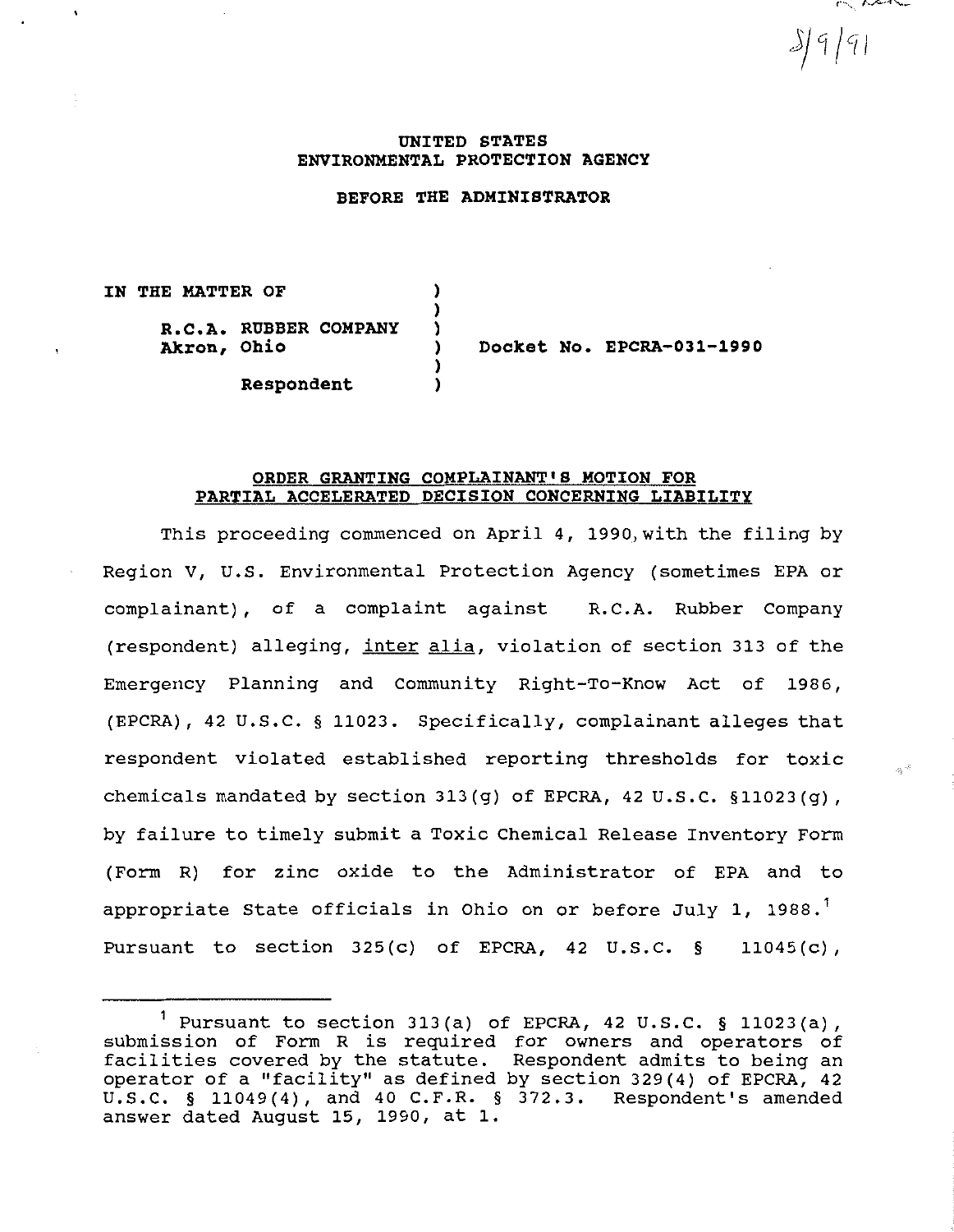complainant proposes the assessment of a civil penalty in the amount of \$17,000 against respondent.

Beginning at the beginning, in its answer, respondent denied the allegations contained in the complaint and, asserted further, that it was exempt from EPCRA's reporting requirements. Respondent admits to purchasing and processing 165,000 pounds of zinc oxide during calendar year 1987.<sup>2</sup> It maintains, however, that the substance was used to produce mixtures in which zinc oxide was below one percent of the mixture permitted by 40 C.F.R. § 372.38. Respondent argues it "was not required to consider the quantities of zinc oxide present in said mixtures when determining whether the federally-required threshold for reporting had been met and was exempt from the reporting requirements of 40 C.F.R. § 372.30. $^{\text{H}^3}$  In support, respondent relies on the de minimis exemption of 40 C.F.R. § 372.38(a), or in the alternative, the articles exemption of section 372.38. (b). Section 372.38(a) provides in pertinent part:

> (a) De minimis concentrations of a toxic chemical in a mixture. If a toxic chemical is present in a mixture of chemicals at a covered facility and the toxic chemical is in a ractification in the mixture which is below 1<br>percent of the mixture, ... a person is not<br>regulared to consider the guantity of the teujour percent of the mixture, . . . a person is not<br>required to consider the quantity of the toxic<br>chemical present in such mixture when chemical present in such mixture when determining whether an applicable threshold has been met under§ 372.25 or determining the amount of release to be reported under § 372.30. This exemption applies whether the person . . . produced the mixture . . . or

 $\frac{2}{10}$  at 2.

 $^3$  Id.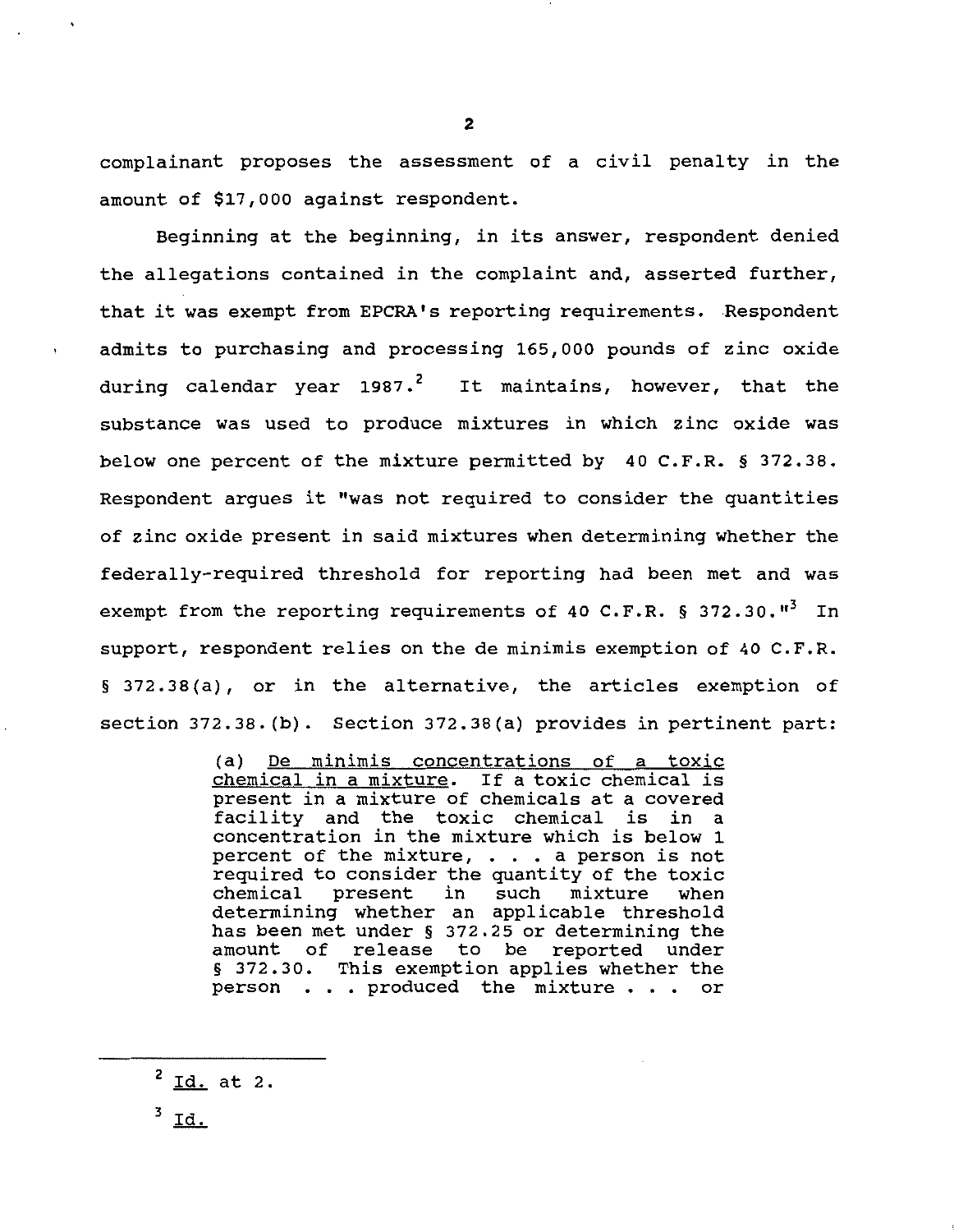caus(ed] a chemical reaction which resulted in the creation of the toxic chemical in the mixture . . . .

Section 372.38(b) of the regulations provides in pertinent part:

(b) Articles. If a toxic chemical is present in an article at a covered facility, a person is not required to consider the quantity of the toxic chemical present in such article<br>when determining whether an applicable determining whether threshold has been met under § 372.25 •.• to be reported under § 372.30. This exemption applies whether the person received the article from another . . . or produced the article.

The operative language contained in both sections of the regulations in question, and which serves to clarify the application of the exemptions, states:

> However. this exemption applies only to the quantity of the toxic chemical present in the<br>article. If the toxic chemical is article. If the toxic chemical is<br>manufactured (including imported), or (including imported), otherwise used at the covered facility in excess of an applicable threshold quantity set forth in § 372.25. the person is required to report under§ 372.30. (emphasis added).

EPA provided further clarification of the de minimis application in the Final Rule where it states:

> If a person formulates a mixture by mixing various chemicals together, including a toxic chemical, the person is a processor of the toxic chemical. The person must consider the quantity of the toxic chemical added to the mixture, both for threshold determinations and release reporting, including releases from the<br>formulation activity. 53 Fed. Reg. 4509 formulation activity. 53 Fed. (Feb. 16. 1988).

In view of the plain meaning of the above cited regulations, the undersigned Administrative Law Judge (ALJ) is persuaded beyond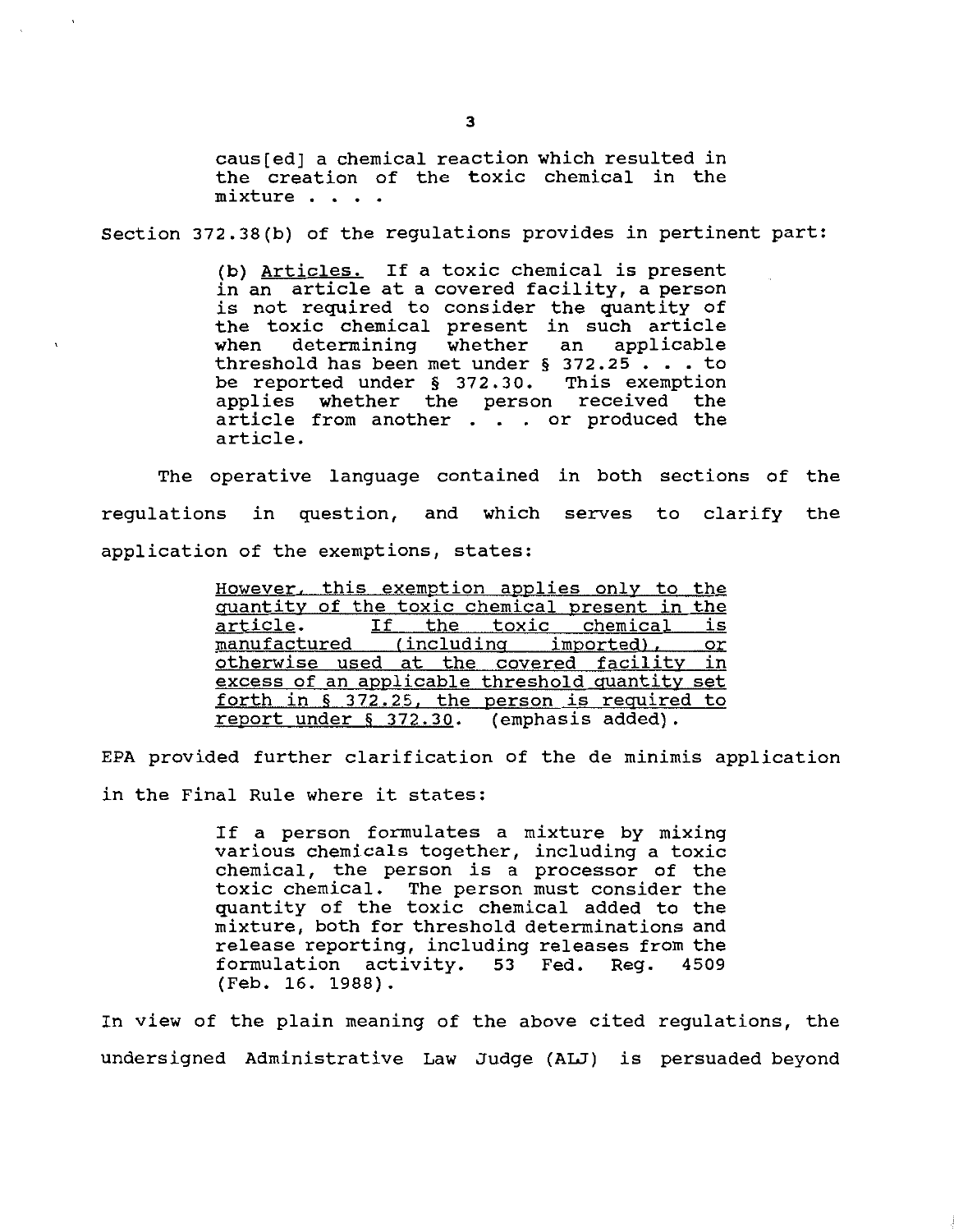peradventure that neither sections 372.38(a) nor (b) provides the relief respondent seeks to urge upon this tribunal.

# **Motion for Partial Accelerated Decision**

Continuing with the procedural history in this matter, on December 17, 1990, complainant served a motion for partial accelerated decision (motion) pursuant to 40 C.F.R. § 22.20. In support, complainant asserts that respondent has "admitted every necessary element to prove liability under section 313(b) of EPCRA and 40 C.F.R. § 372.22"<sup>4</sup> and, because no genuine issue of material fact exists, it is entitled to judgment in its favor on the issue of liability as a matter of law.<sup>5</sup>

Respondent urges that the motion be denied, the ground being that genuine issues of material fact do exist in this matter.<sup>6</sup> For example, respondent notes that although "zinc compounds" are listed under 40 C.F.R.  $\S$  372.65, "zinc oxide" is not.<sup>7</sup> Respondent questions the fact that although zinc oxide is not specifically listed in the regulations, it is considered a zinc compound when

5 Section 22.20 (a) of the Consolidated Rules of Practice (Rules) provides, in pertinent part, that "The Presiding Officer, upon motion of any party or sua sponte, may . . . render an accelerated decision in favor of the complainant or the respondent as to all or any part of the proceeding  $\cdot \cdot \cdot$  if no genuine issue of material fact exists and a party is entitled to judgment as a matter of law  $\ldots$  ." (emphasis added).

6 Memorandum in Support of Respondent's Response at 1.

 $<sup>7</sup>$  Id. at 2.</sup>

<sup>4</sup> Motion at 8.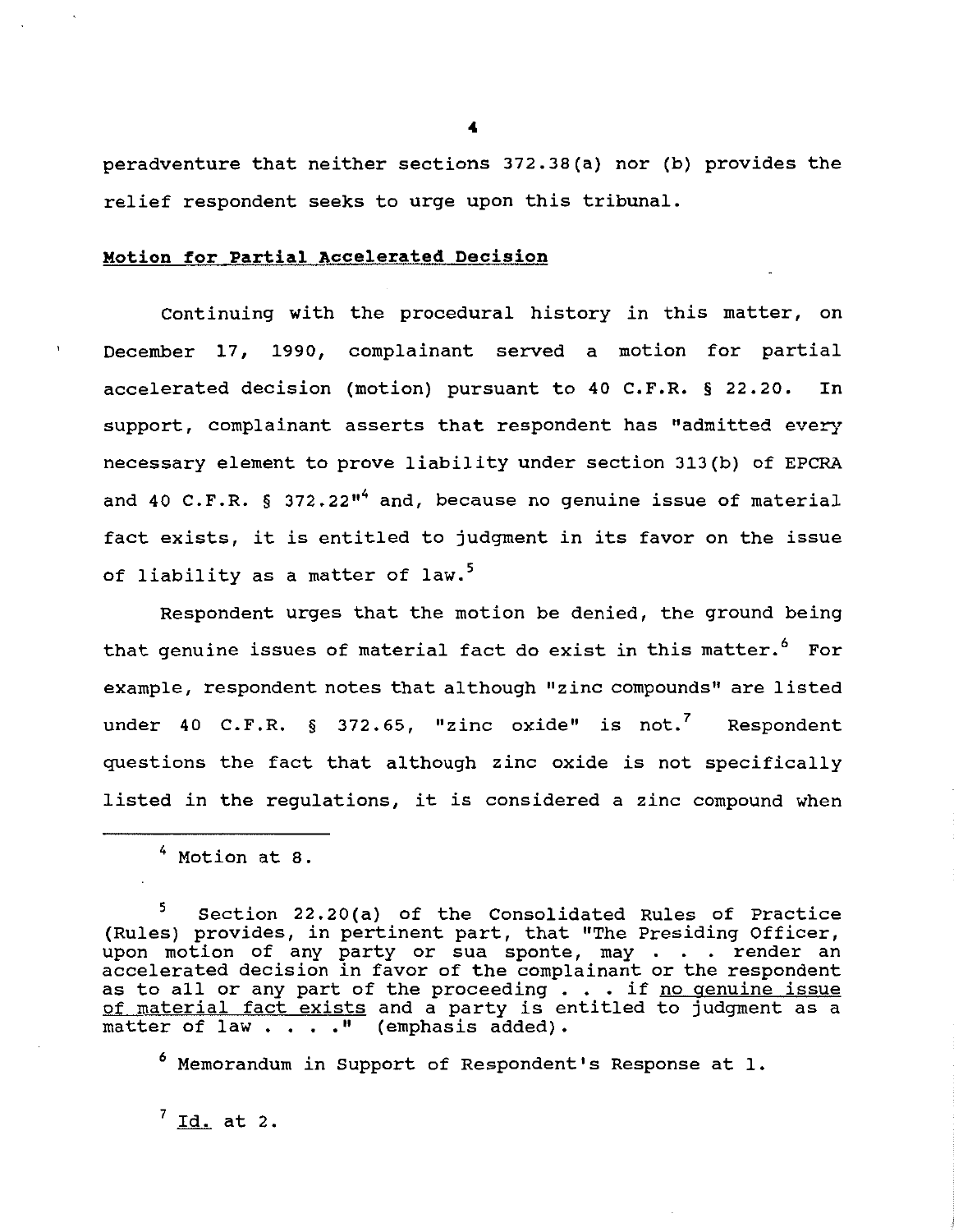the regulations are interpreted and applied by EPA.<sup>8</sup> It is also argued in the amended answer and respondent's opposition that certain constitutional questions regarding the inclusion of zinc oxide on EPA's list of toxic chemicals, and asserts as a defense the following four grounds: (1) The regulation is unconstitutionally vague; (2) the regulation is not rationally related to a legitimate agency goal; (3) EPA acted arbitrarily and capriciously in promulgating the regulations; and (4) the regulation is beyond the scope of the Congressional mandate set forth in EPCRA.

Although the constitutional issues raised by respondent in its affirmative defense may have merit, they are raised at the wrong time, in the wrong tribunal, for the wrong reasons. Respondent's constitutional questions will not be resolved in this proceeding. Authority with respect to an agency applying substantive rules in administrative proceedings is well settled. See, e.g., Pacific Gas and Electric Company v. Federal Power Commission. 506 F.2d 33 (D.C. Cir. 1974). There, the Circuit Court said, in pertinent part:

> A properly adopted substantive rule establishes a standard of conduct which has<br>the force of law. In subsequent the force of law. In subsequent proceedings involving a substantive rule, the issues are whether the adjudicated facts conform to the rule and whether the rule should be waived or applied in that particular instance. The underlying

See listing under 40 C.F.R. § 372.65, "Chemicals and<br>1 categories to which this part applies. Zinc Compounds:  $chemical$  categories to which this part applies. Includes any unique chemical substance that contains zinc as part of that chemical's infrastructure."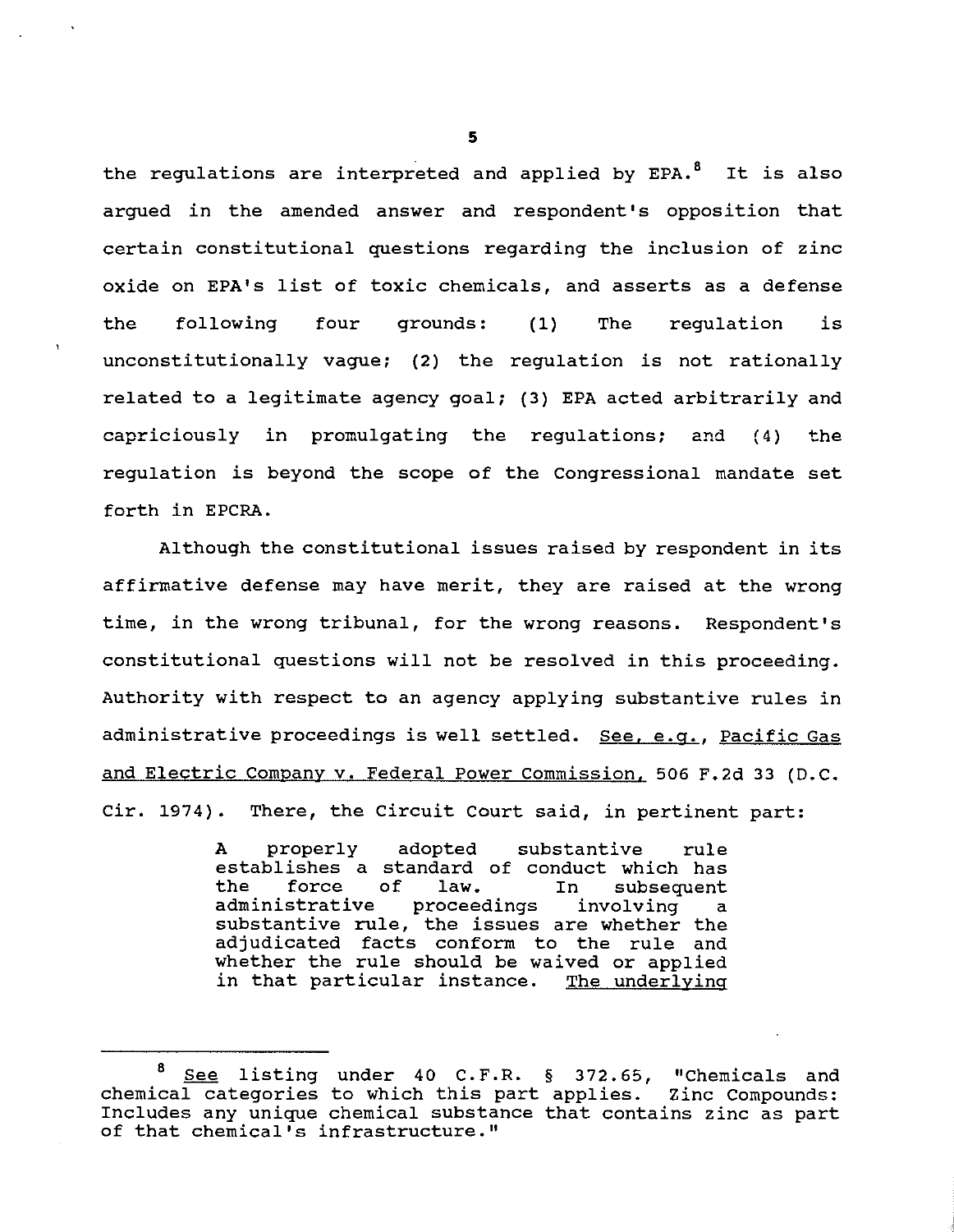policy embodied in the rule is not generally<br>subject to challenge before the agency to challenge before the (emphasis added, at 38) •

Cf., Frost v. Weinberger, 375 F. Supp 1312 (D.C.N.Y 1974); Finnery v. cowen, 508 F.2d 979 (2d Cir. 1974). The argument proffered by complainant in its reply that " . . . the Respondent may not challenge, in the administrative forum, the constitutionality of regulations promulgated pursuant to enacted enabling legislation [, ]<sup>"</sup> is a sound one and is amply supported by applicable case law. Complainant's position is correct. As a matter of law the ALJ will not entertain respondent's factual questions and/or defenses which go to the constitutionality of EPA's regulations.

## Findings of Fact

The respondent is a corporation incorporated under the laws of the State of Ohio with a place of business at 1833 East Market Street, Akron, Ohio, 44301 (the facility). The facility has 200 "full-time employees" as defined by 40 C.F.R. § 372.3. During calendar year 1987, respondent purchased, manufactured, processed or otherwise used zinc oxide, a toxic chemical identified under section 313(c) of EPCRA, 42 U.S.C.  $\S$  11023(c), and listed at 40 C.F.R. § 372.65, in amounts that exceed the threshold for

6

<sup>9</sup> Complainant's reply to respondent's response, at 3, 4 (citations omitted).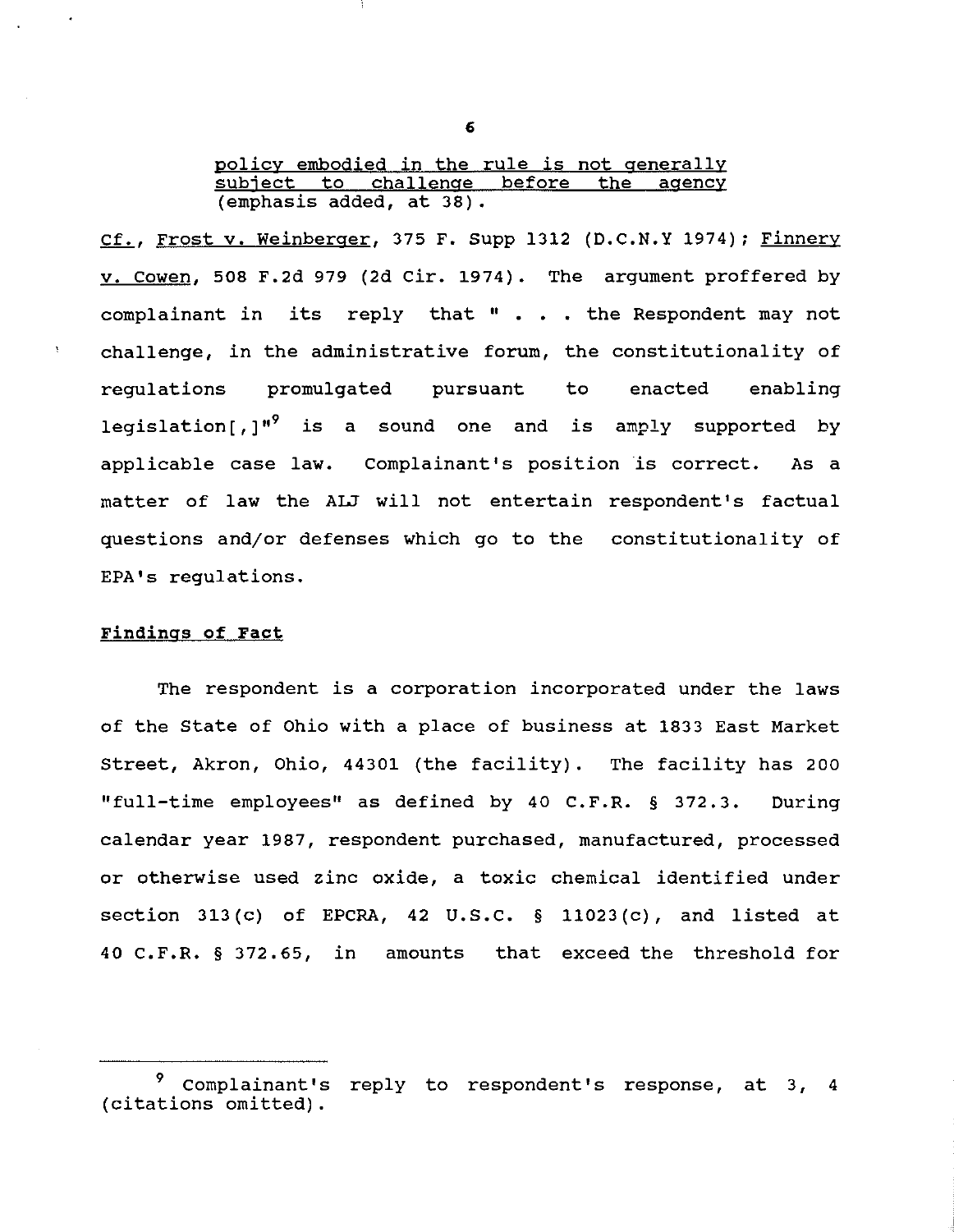reporting as set forth in section 313 (f) of EPCRA, 42 U.S.C. § 11023 (f). Respondent failed to submit the required Form R to EPA and to the state of Ohio on or before July 1, 1988.

### **conclusions of Law**

The determination of whether or not the subject matter is amenable to an accelerated decision hinges upon an interpretation of the Consolidated Rules of Practice (Rules), 40 C.F.R. § 22.20, and applicable law. It is rooted in common sense that oral hearings are to be used for the resolution of issues of material fact. The Rules, in part, exemplify this.<sup>10</sup> The concept of the accelerated decision is similar to that of summary judgment, and not every factual issue is a bar. The existence of minor factual disputes would not preclude an accelerated decision. To have such an effect, the disputed issue(s) must involve "material facts" or those which have legal probative force as to the controlling issue. Stated otherwise, a "material fact" is one that "makes a difference in the litigation."<sup>11</sup> Genuine issues involving such facts are absent from this proceeding.

First, is it settled that zinc oxide is a zinc compound.<sup>12</sup> Contrary to the assertions of respondent, from the record in this

<sup>11</sup> 26A Words and Phrases, "Material Fact," (West Co. 1953).

7

<sup>&</sup>lt;sup>10</sup> See generally, 3 Davis, Administrative Law Treatise, section 12.2 (2d Ed. 1980).

<sup>&</sup>lt;sup>12</sup> See supra note 8. See also, "Summary Review of the Health Effects Associated with Zinc and Zinc Oxide:" EPA/600/8-87/022F, July 1987; Complainant's reply to respondent's response, at 5.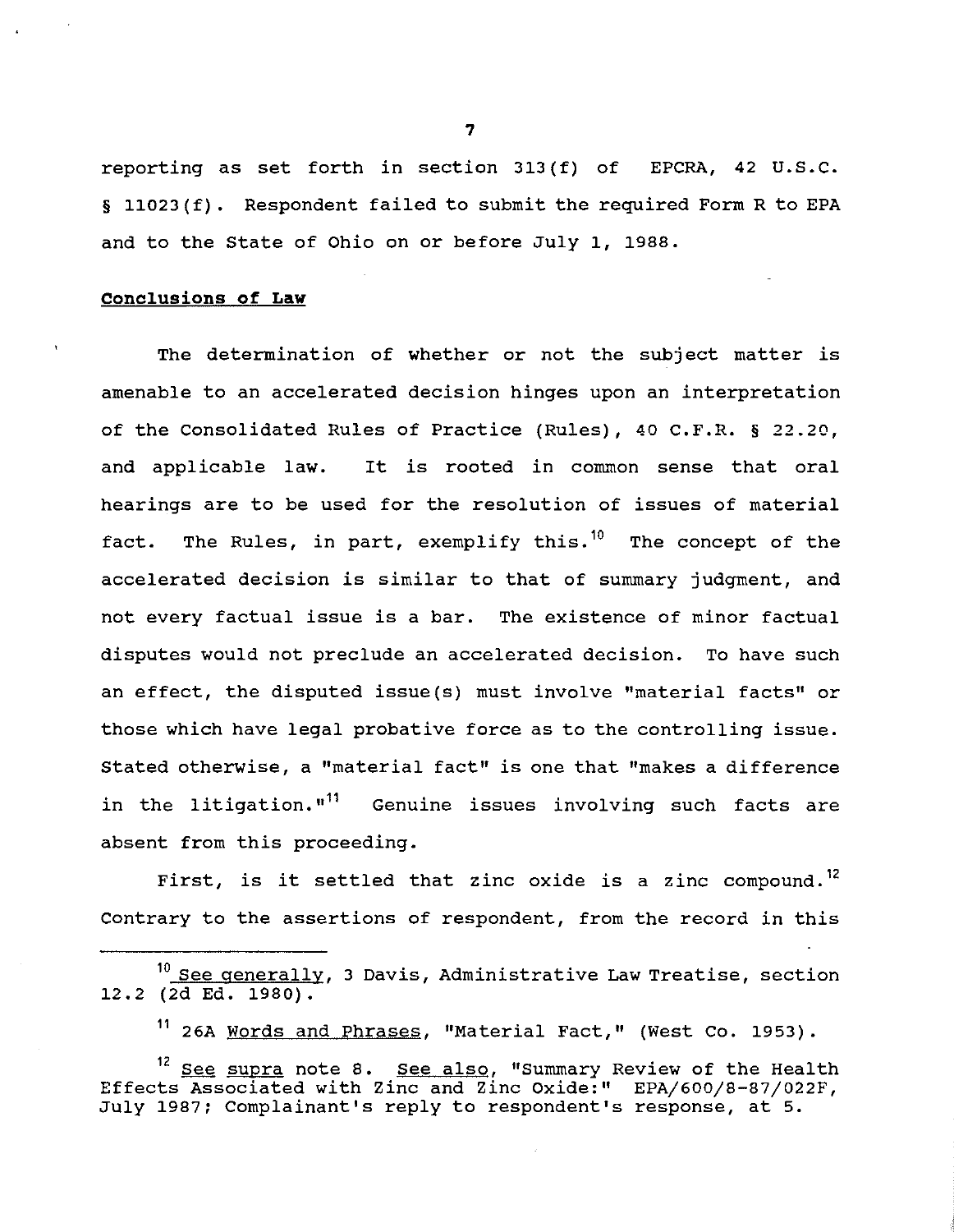matter the essential facts necessary for resolution are not in contention. stated otherwise, there exist "no genuine issues of material fact." Essentially, the gravamen of this complaint is not, as framed by respondent, "whether zinc oxide is a toxic chemical so that it is and should be regulated under 40 C.F.R. Part 372.<sup>"13</sup> Rather, it is whether respondent's use of zinc oxide during 1987 and its subsequent failure to report such use to EPA and the state of Ohio as mandated by EPA regulations, constitutes a violation of section 313 of EPCRA, 42 u.s.c. § 11023. It is concluded that it does.

IT IS ORDERED that:

Dated

1. Complainant's motion for an accelerated decision on the issue of liability be GRANTED.

2. The parties shall enter forthwith into good faith negotiations concerning the penalty amount in this case.

3. Complainant submit a status report 30 days from the below service date of this order.

Frank W. Vanderheyden Administrative Law Judge

13 Respondent's response to complainant's motion for partial accelerated decision at 1.

8